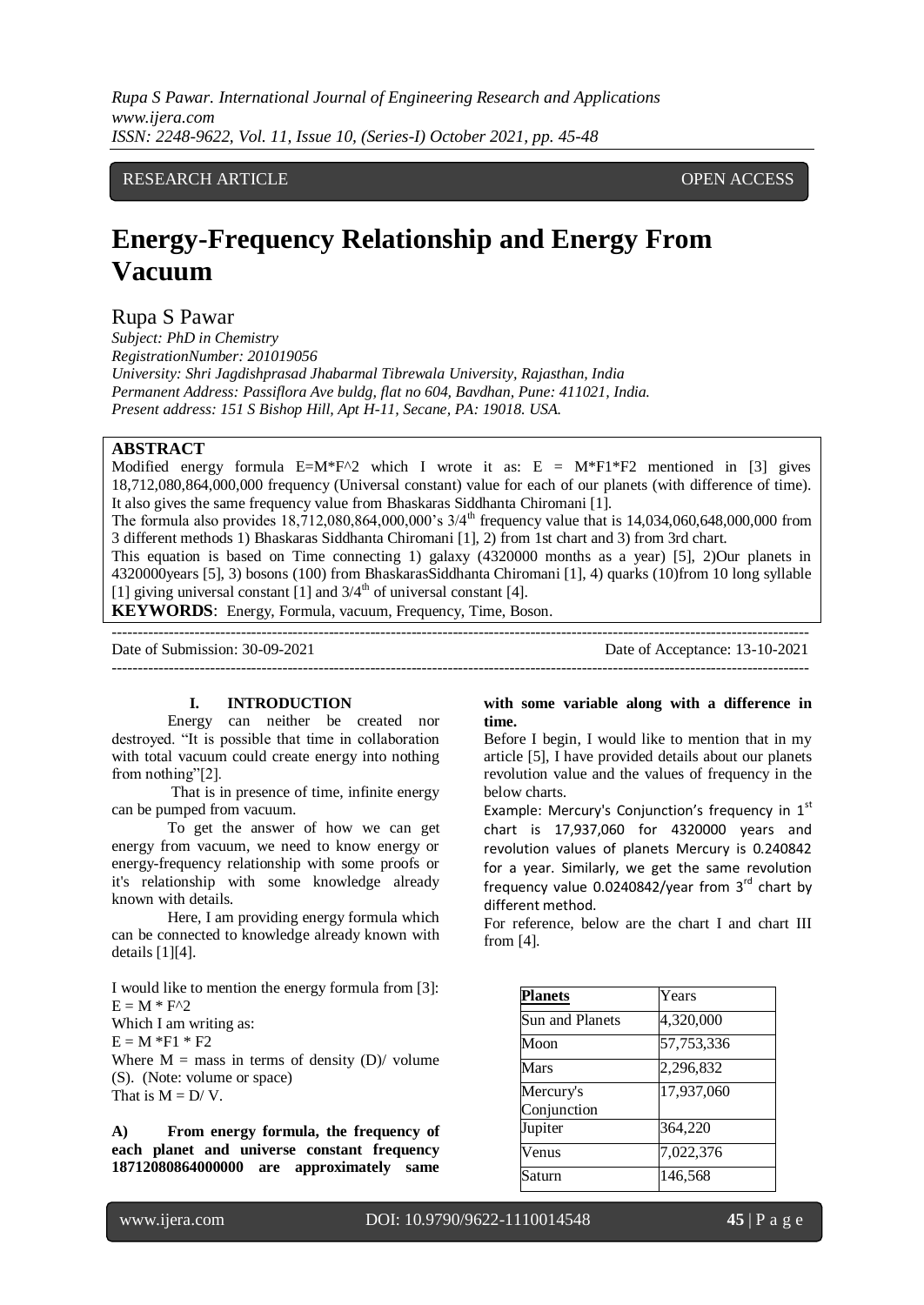*Rupa S Pawar. International Journal of Engineering Research and Applications www.ijera.com ISSN: 2248-9622, Vol. 11, Issue 10, (Series-I) October 2021, pp. 45-48*

| Moon's apsis | 488,203       |
|--------------|---------------|
| Moon's node  | 232.238       |
| Asterisms    | 1,582,237,828 |

| <b>Planets</b>         | Years                  |
|------------------------|------------------------|
| Moon                   | 324,000                |
| Moon apsis             | 38,328,484             |
| Moon node              | 80,572,864             |
| Mrecury<br>Conjunction | 1,043,209              |
| Venus                  | 2,664,637              |
| Conjunction            |                        |
| Sun                    | 43,315,002             |
| Mars                   | 8,146,909              |
| Jupiter                | 51,375,764             |
| Saturn                 | 127,668,255            |
| Asterism               | 259,890,012            |
| Universe               | 18,712,080,864,000,000 |

Table: Chart I Revolution (Time of duration)

Table: chart III Rotation (Time of manifestation)

Now, if mass  $M = 1$  that is Density(D)/Volume(S) = 1, Then,  $E = M *F1 * F2$  becomes  $E = F1 *F2$ So, if we multiply frequency of chart I and chart III, we get; Sun and Planets  $4,320,000 * 43315002 = 187120808640000$ Moon:  $57,753,336 * 324,000 = 18712080864000$ Mars:  $2,296,832 * 8,146,909 = 18712081292288$ Mrecury Conjunction: 17,937,060 \* 1,043,209 = 18712102425540 Jupiter:  $364,220 * 51,375,764 = 18712080764080$ Venus Conjunction: 7,022,376 \* 2,664,637 = 18712082917512 Moon's apsis: 488,203 \* 38,328,484 = 18712080874252 Moon node: 232,238 \* 80,572,864 = 18712080789632

From the above calculation we can see that we get approximately 18712080864000 for all planets with difference of time. That is here we see that all planets get approximately 18712080864000 frequency which is in correspondences to 18712080864000000 with difference of time.

**B**)

T**he 3/4th frequency values of 18712080864000000 that is 14034060648000000 by two different methods using energy formula**: **FirstMethod**:  $E = F1*F2$  (if: M=1) **1 st chart \* 3/4th of 3rd chart:** Sun and Planets  $4,320,000 * 32486251.5 = 140,340,606,480,000$ Moon:  $57,753,336 * 243000 = 14,034,060648000$ Mars:  $2,296,832 * 6110181.75 = 14,034,060,969,216$ Mrecury Conjunction:  $17,937,060$  \*782406.75 = 1402902247155 Jupiter:  $364,220 * 83531823 = 14034060573060$ Venus Conjunction: 7,022,376 \*1998477.75 = 14034062188134 Moon's apsis:  $488,203 *28746363 = 14034060655689$ Moon node:  $232,238 * 60429648 = 14034060592224$ 

#### **SecondMethod**:

 $E = F1*F2$  (if: M=1) **1 st chart 3/4th \* 3rd chart value:** Sun and Planets  $3240000 * 43315002 = 140340606480000$ Moon<sup>.</sup> 43315002 \* 324,000 = 14034060648000 Mars:  $1722624 * 8,146,909 = 14034060969216$ Mercury Conjunction: 13452795 \* 1,043,209 = 14034076819155 Jupiter: 273165 \* 51,375,764 = 14034060573060 Venus Conjunction: 5266782 \* 2,664,637 = 14034062188134 Moon's apsis: 366153 (3/4) \* 38,328,484 = 10525567051538 That is: 14034089402052 (3/4) = 10525567051538 Moon node:  $174179 (1/2) * 80,572,864 = 7017050439328$ That is: 14034100878658/2 = 7017050439328

From the above two methods, we can see that all planets gives approximately the same frequency as  $3/4^{\text{th}}$  of 18712080864000 that is 14034060648000 by the above Energy formula.

# **C)**

**Energy frequency relationship with Bosons (100) fromBhaskarasSiddhanta Chiromani [1] using energy formula:**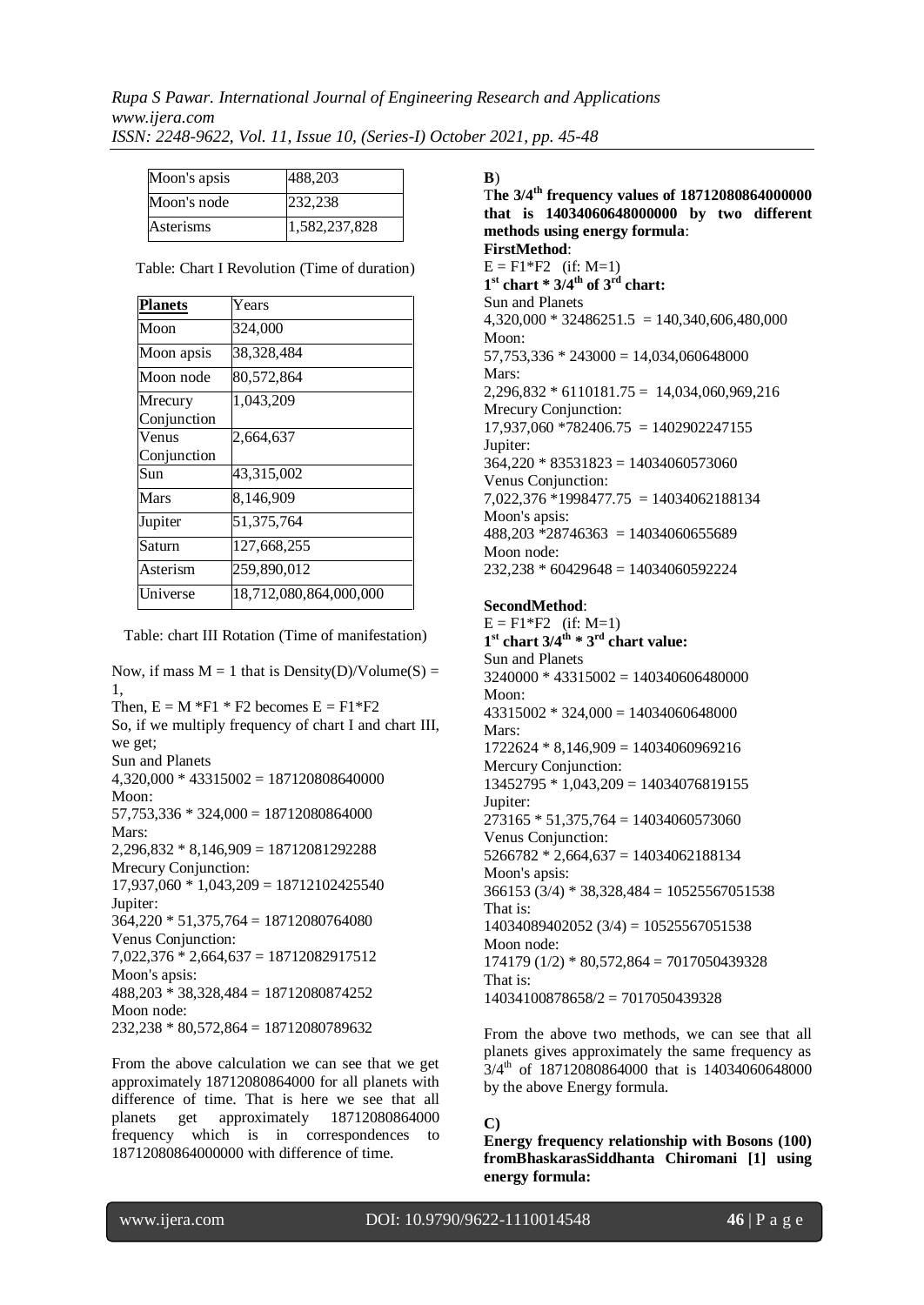Now,from Bhaskaras Siddhanta Chiromani [1], we get;

Substituting 4812778 frequency of 100 bosons, we get, 481277800; So, for 3000 bosons  $481277800 * 30 = 14438334000$ ; Then for 18 twinkling's (54000 bosons) = 4 seconds, we get, 14438334000 \* 18 = 259890012000; Than for 30 bits  $(1620000 \text{ bosons}) = 72 \text{ seconds}$ , we get,  $= 259890012000 * 30 = 7796700360000$ ; Now, for 30 minutes (4860000 bosons) = 2160 seconds, we get,  $= 7796700360000 * 30 = 233901010800000;$ And for 2 half hours (60 minutes) (97200000  $bosons$ ) = 129600 seconds, we get,  $= 233901010800000 * 2 = 467802021600000;$ Finally for 30 hours (2916000000 bosons) (1 day)  $=$ 3888000 seconds, we get,  $= 467802021600000 * 30 = 14034060648000000.$ 

Substitute, 481277800 and2916000000 in Energy formula, we get;  $E = F1 * F2$  (M = 1), we get;

 $481277800 * 2916000000 = 14034060648000000$ That is; if we consider frequency of 100 Bosons as 481277800, then frequency of 2916000000 atoms is 14034060648000000.

Also for 2916000000 Bosons having 3888000 seconds in energy formula,  $E = F1 * F2 (M = 1)$ , we get; Substituting, 481277800 and 38880000, we get;

 $481277800 * 38880000 = 18712080864000000$ 

Here, at 72 seconds we see 259890012000 (frequency of 3rd chart Asterism). This is one of the proof that the calculation is

correct.

Here, I tried to connect Bosons 3/4th frequency with 3/4th frequency of 1st and 3rd chart planets frequency. I have also tried to connect 18712080864000000 value with other planets (with difference in time).

Also, we see that  $3<sup>rd</sup>$  chart is involved with  $3/4$ th calculation. It does not involve  $1/4^{\text{th}}$  calculation. Example:

If we start with  $3<sup>rd</sup>$  chart asterism we get  $3/4<sup>th</sup>$  of 18712080864000000 that is 14034060648000000 and not 187120808640000000.

But in 10 long syllable both  $1/4<sup>th</sup>$  and  $3/4<sup>th</sup>$  are interconnected.

# D**) Relation of quarks, bosons in 10 long syllables[1] to Bhaskaras Siddhanta Chiromani [1]**

Divisions of sidereal time (this is real as it starts with respiration):

10 long syllables (gurvakshara) = 1 respiration (prana, period of 4 seconds) = 10 quarks =  $100$ bosons;

6 respiration  $=1$  vinadi (period of 24 sec)  $= 60$ quarks  $=600$  bosons:

60 vinadis=  $=1$  Nadi (period of 24 minutes) = 3600 quarks  $=36000$  bosons  $=144$  seconds  $= 360$ respiration;

60 nadis =1 day= 216000 quarks = 2160000 bosons  $= 86400$  seconds  $= 21600$  respiration.

From this we can see that 21600 respiration= 86400 seconds,

 $216000$  quarks = 86400 seconds,

 $2160000$  bosons = 86400 seconds.

If we consider the frequency of 10 long syllables as 43315002 (frequency of 3rd chart sun), then

It goes;  $21657501 * 4 = 86630004$ ;

 $86630004 * 6 = 519780024;$ 

 $519780024*60 = 31186801440;$ 

 $31186801440 * 60 = 1871208086400.$ 

We also found 4320000 \* 43315002 = 187120808640000.

This shows that the frequency of 10 long syllable that is 10 quarks or 100 bosons in 10 long syllable is 21657501 that is ½ of 43315002 (frequency of 3rd chart sun).

So, we can say that in 10 long syllables, the sun frequency of  $1<sup>st</sup>$  and  $3<sup>rd</sup>$  chart are involved. That is both 3/4th and 1/4th calculation is involved in 10 long syllables.

Also we know that 86400 seconds/2 is 43200 seconds.

Here, 2160 seconds (where we get 3rd chart asterism frequency) from Bhaskaras Siddhanta Chiromani can be connected to 10 long syllables where 21600 respirations (2160000 Bosons or 216000 quarks, here seconds is 86400 seconds) is for 1 day.

So, this calculation goes back and forth from 10 long syllables to Bhaskaras Siddhanta Chiromani to 4320000 years of our planets frequency to 4320000 months of our galaxy.